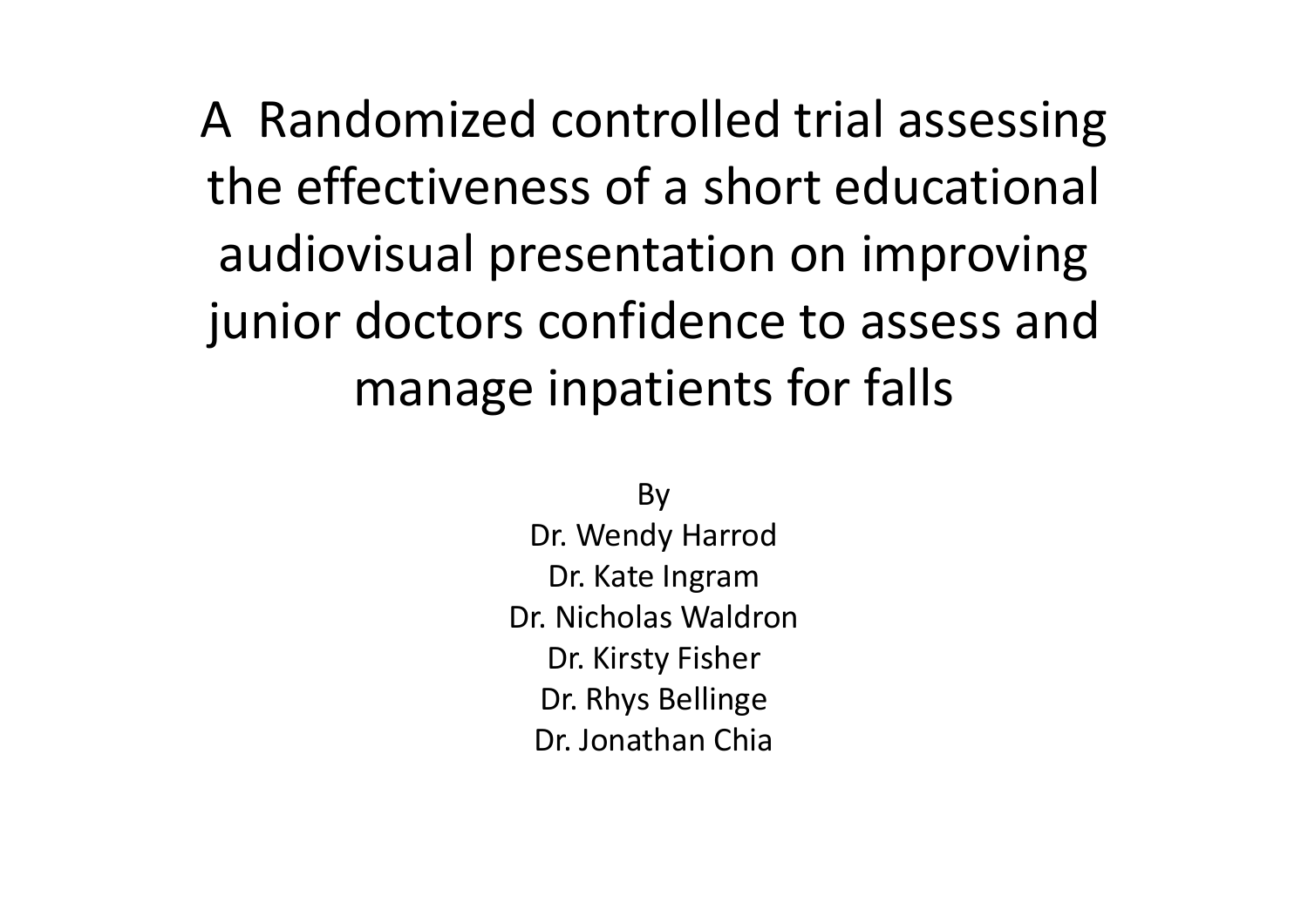### Background

- 800 inpatient falls per year
- Falls may be reduced by up to 30% through multi‐factorial assessments and interventions.
- If <sup>a</sup> fall cannot be prevented, the patient should receive <sup>a</sup> prompt and effective response to achieve the best possible recovery and to avoid further falls.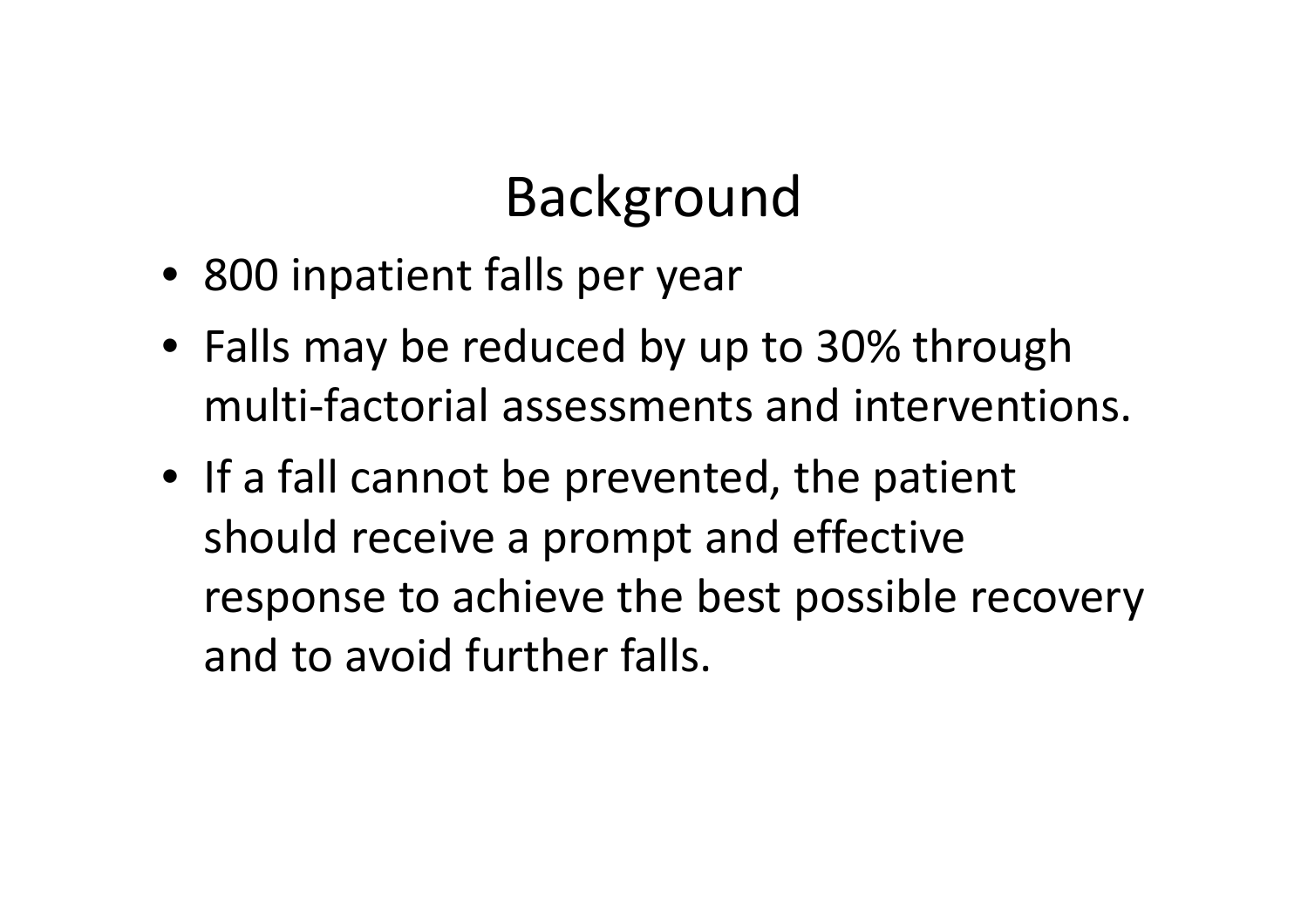# Background

- *National Safety and Quality Health Service (NSQHS) Standard 10;*
- *Preventing Falls and Harm from Falls in Older People Best Practice Guidelines for Australian Hospitals 2009*
- *Falls Risk Assessment and Management Plan (FRAMP)* has been developed for use in the general adult population in Perth metropolitan hospitals.
- The Post Fall Management Guidelines in WA Settings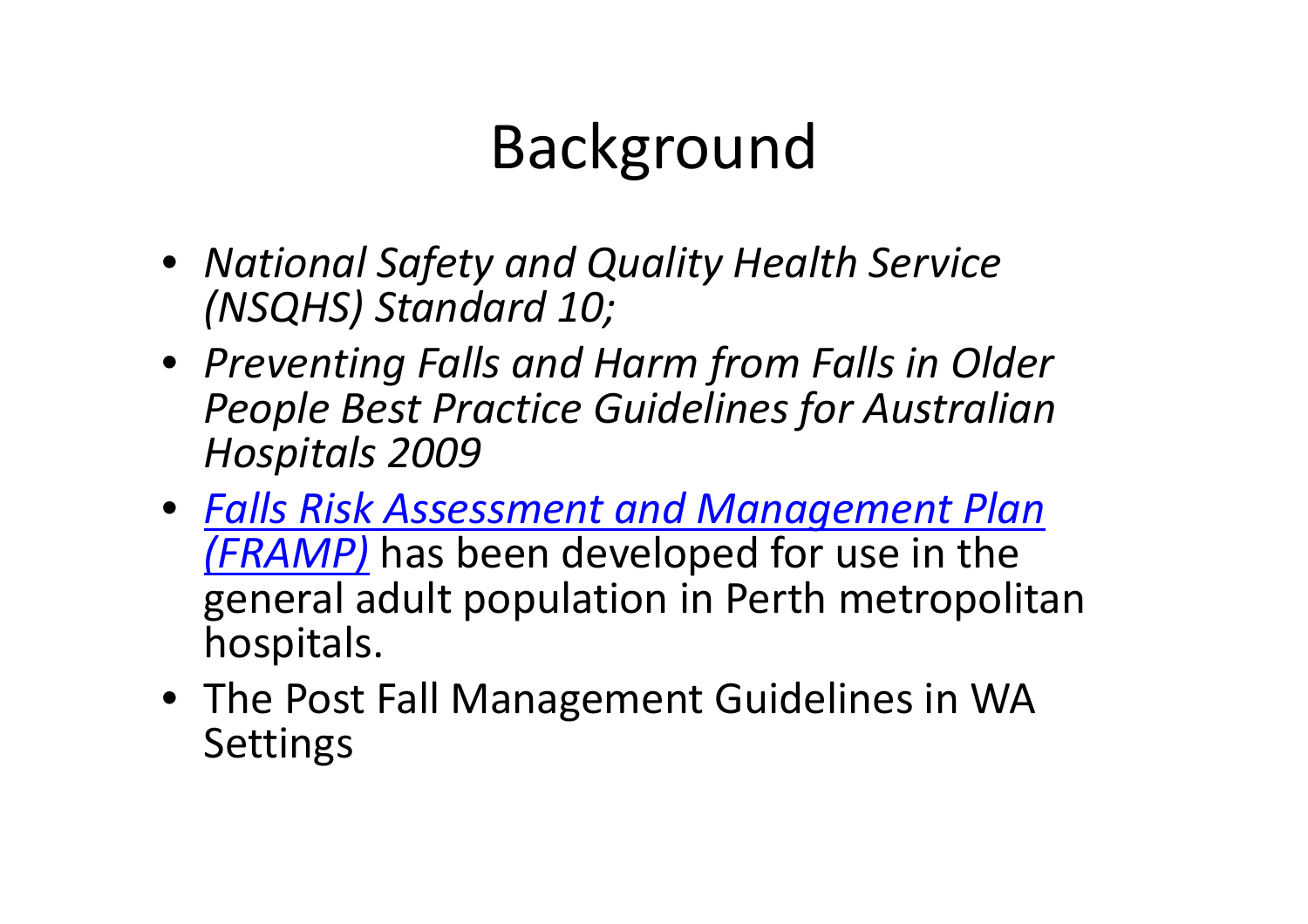### Reason for the study

- Many doctors are not aware of these guidelines and resources.
- Lack confidence and necessary knowledge
- Thus impacting on the care and follow up <sup>a</sup> patient at risk for falls receives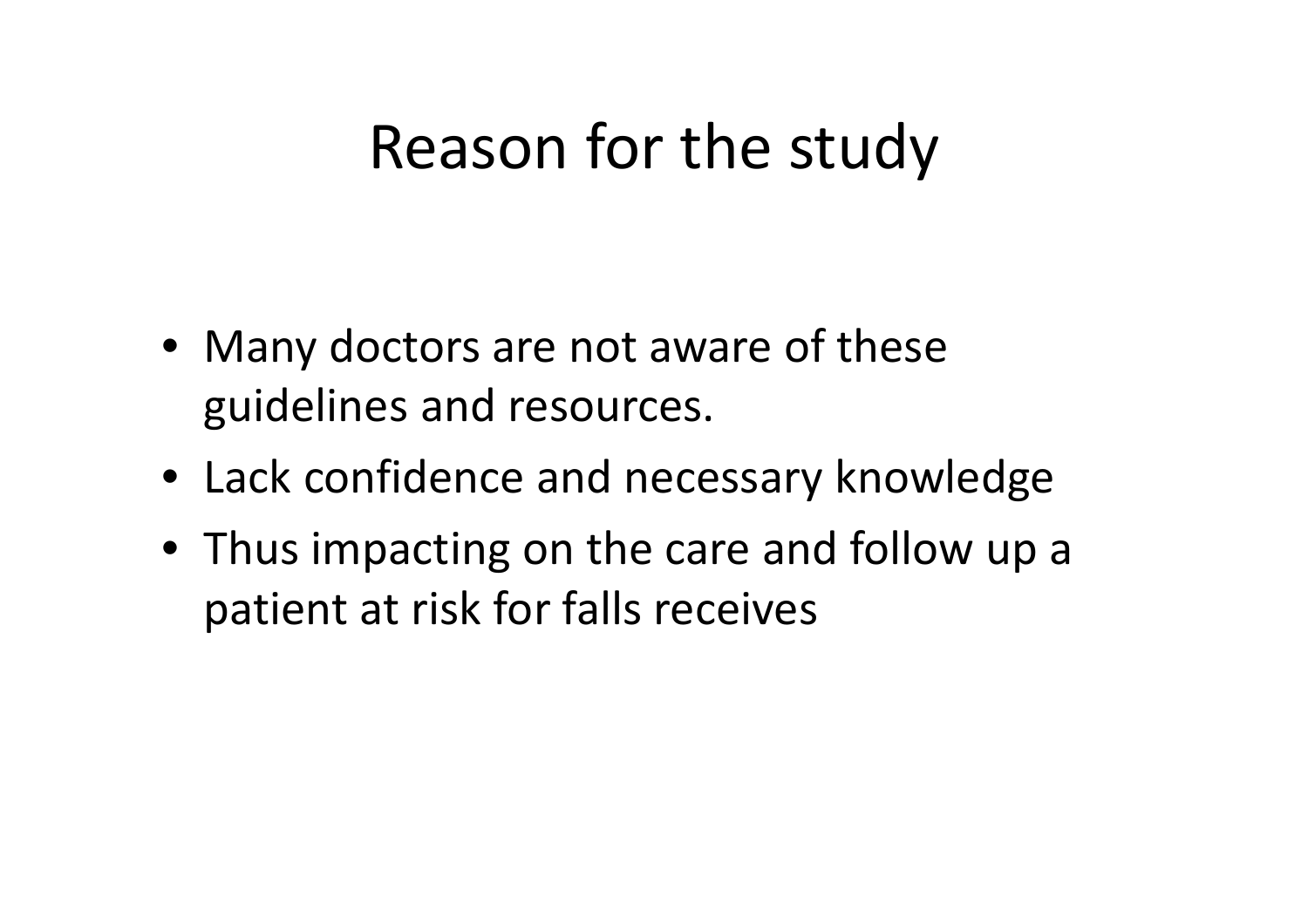# Aim

• To determine if <sup>a</sup> short educational audiovisual presentation would improve the confidence of junior doctors in clinically managing falls and their knowledge of existing falls policies and guidelines.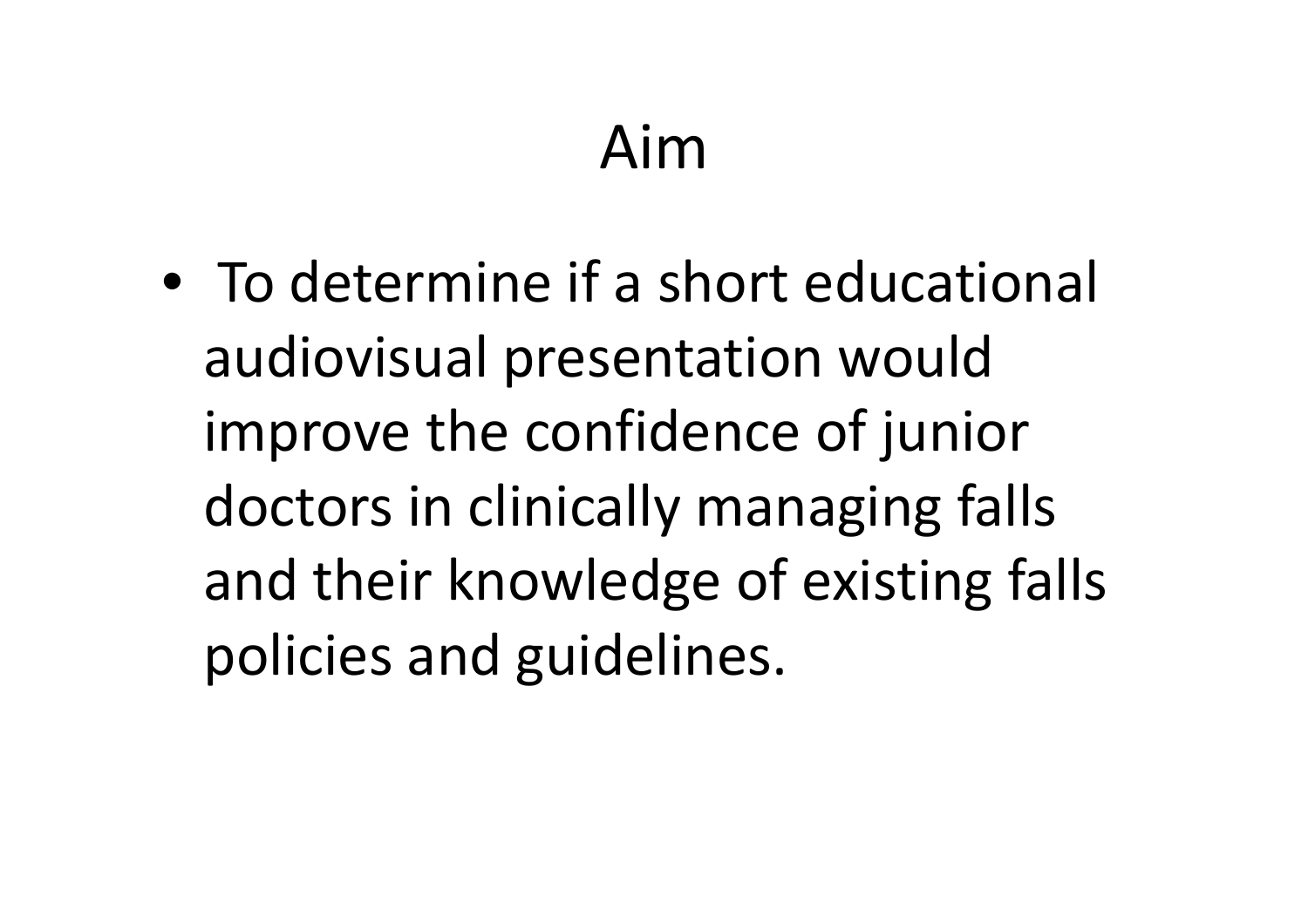# Method

- Study was approved by GEKO as <sup>a</sup> quality improvement activity
- The study was initiated at the intern orientation program at **SCGH**
- Included interns orientating through 7 hospitals in WA: — SCGH, OPH,HPH, SDH, JHC, Geraldton, Port Hedland
- Study questionnaire on falls prevention and management was designed by this investigator to include questions on self rating of confidence to assess patients for falls risks, management of <sup>a</sup> patient post fall, general knowledge on falls, falls management and post discharge follow up.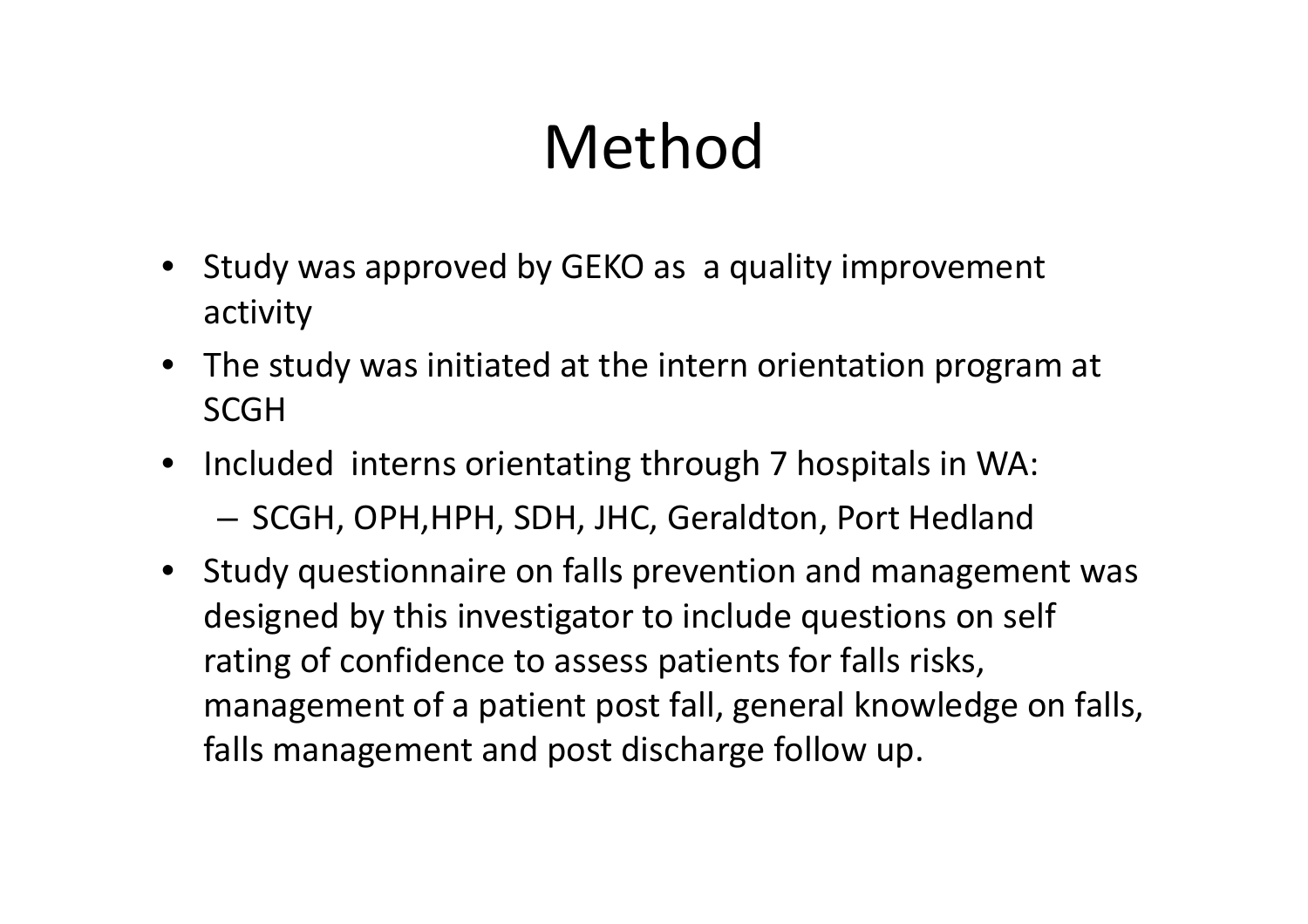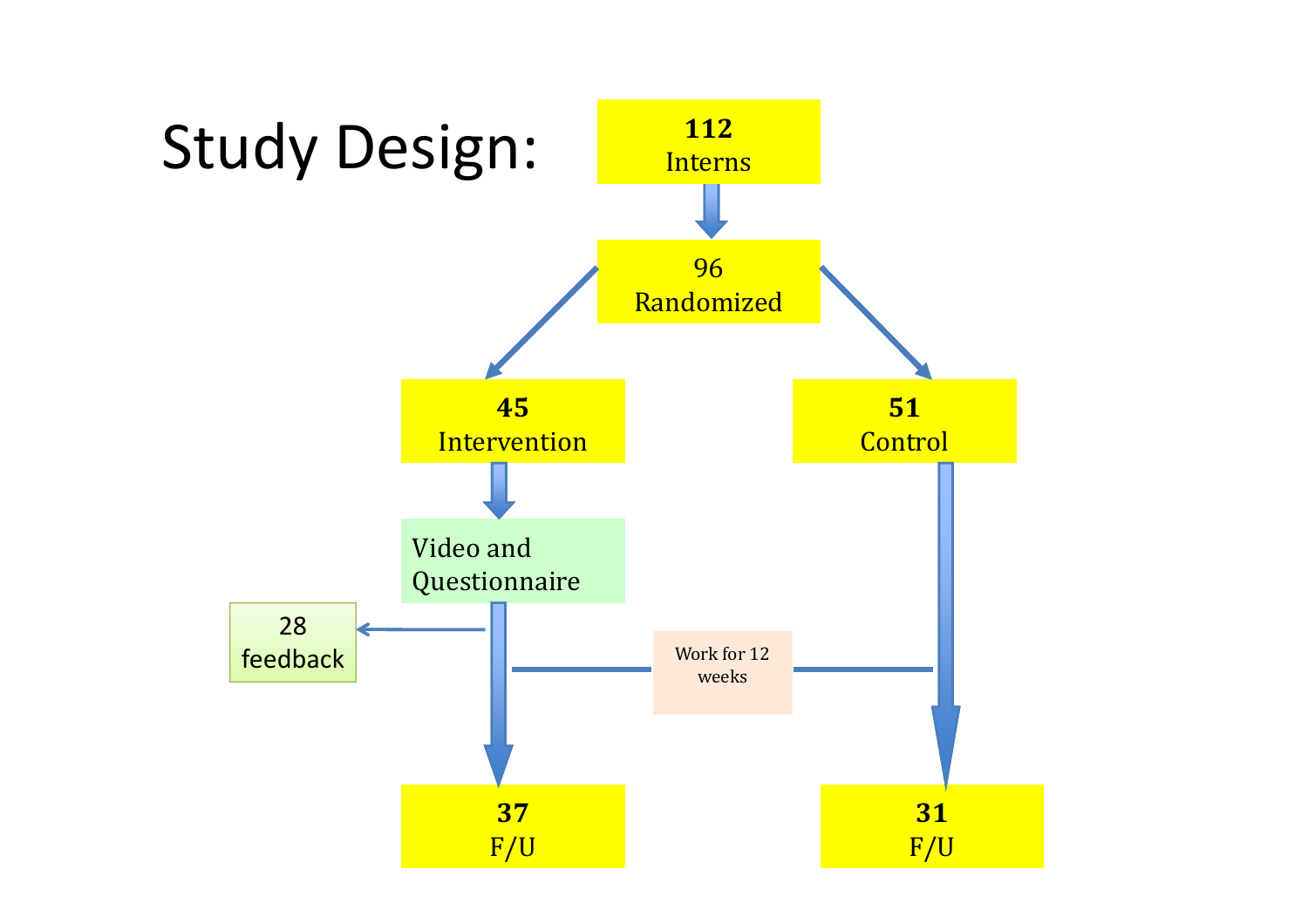### Immediate post video assessment



 $P = 0.012$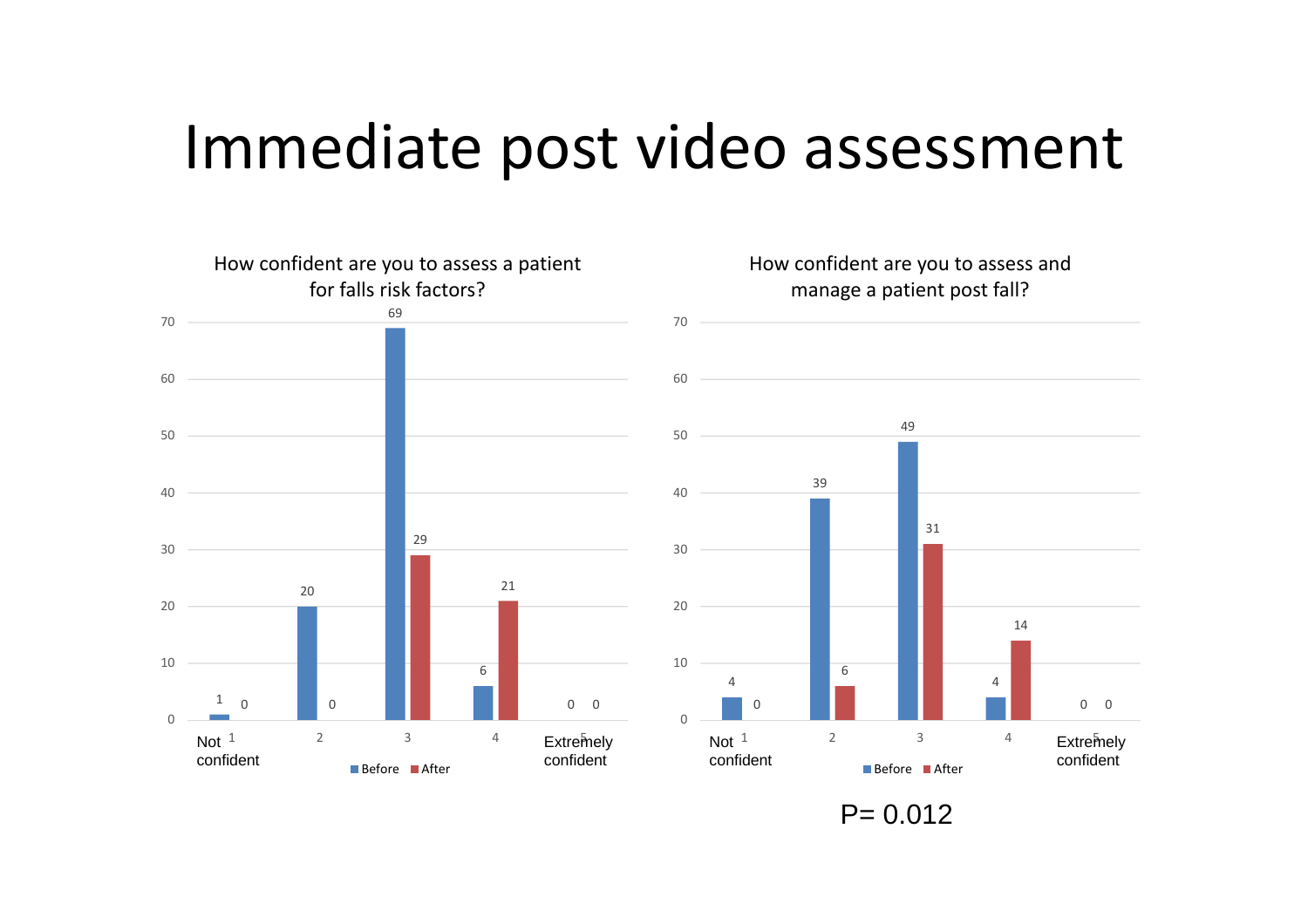#### Confidence to manage patients post fall • Intervention



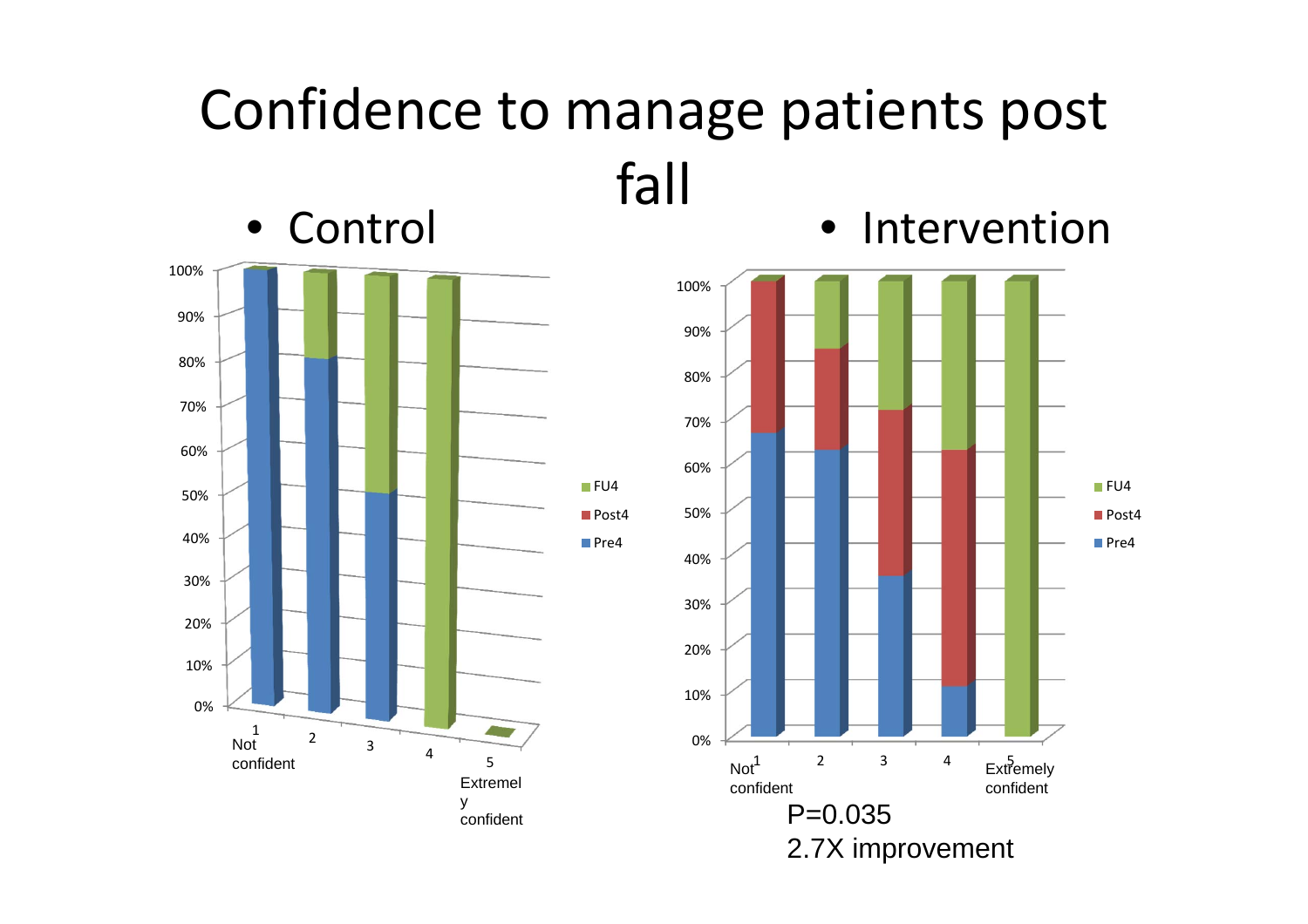Awareness of online medical guideline available on the health website to assist doctors to manage patients post fall

**Control Intervention** 0%10% 20%30%40%50%60%70%80%90%100% Pre15 Post15 **FU15** 0%10%20%30%40% 50%60%70% 80%90%100% Pre15 Post15 **FU15** Baseline 12w p=<0.01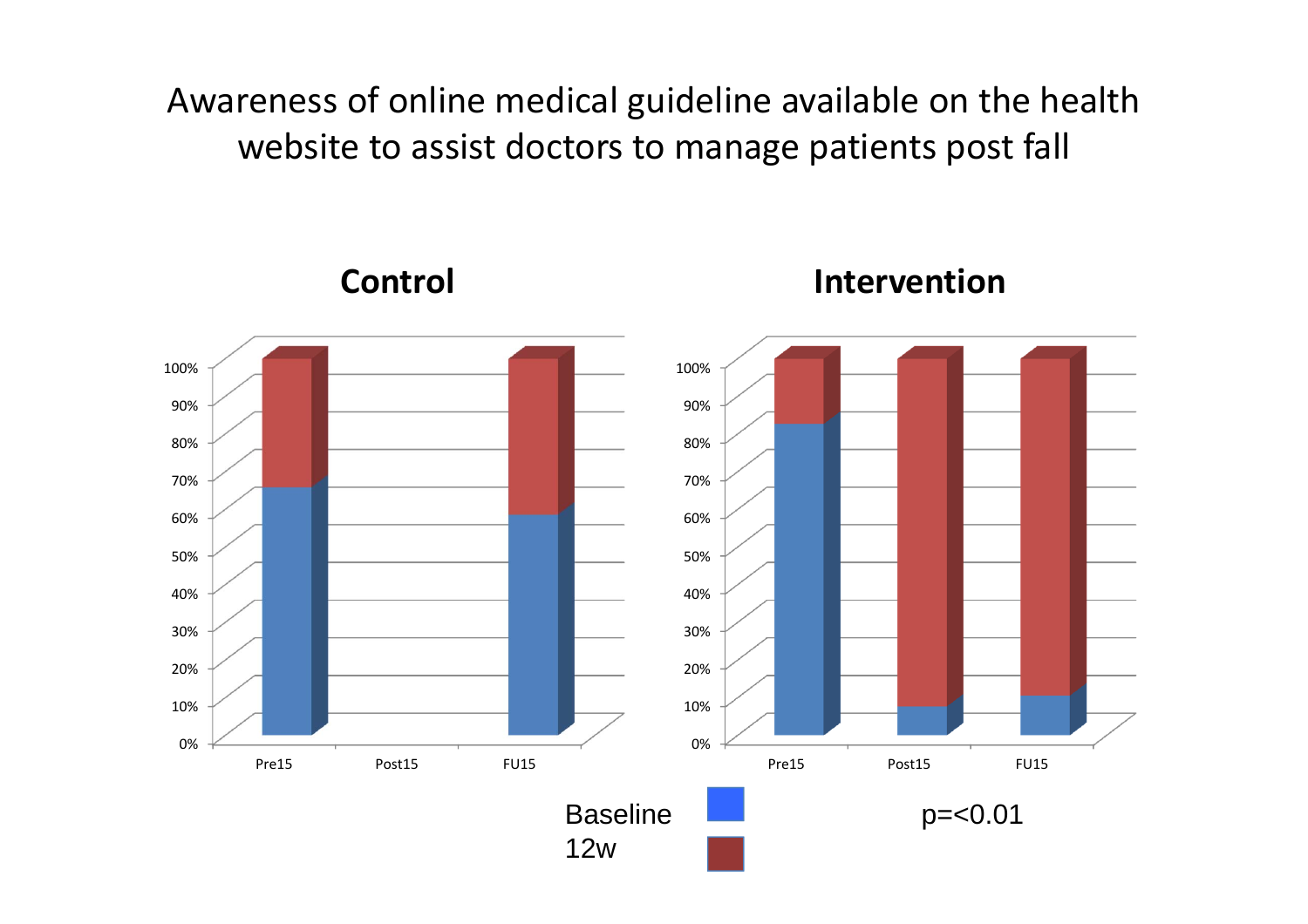Is the information in the video relevant to your

What did you think about the length of the video?

practice?

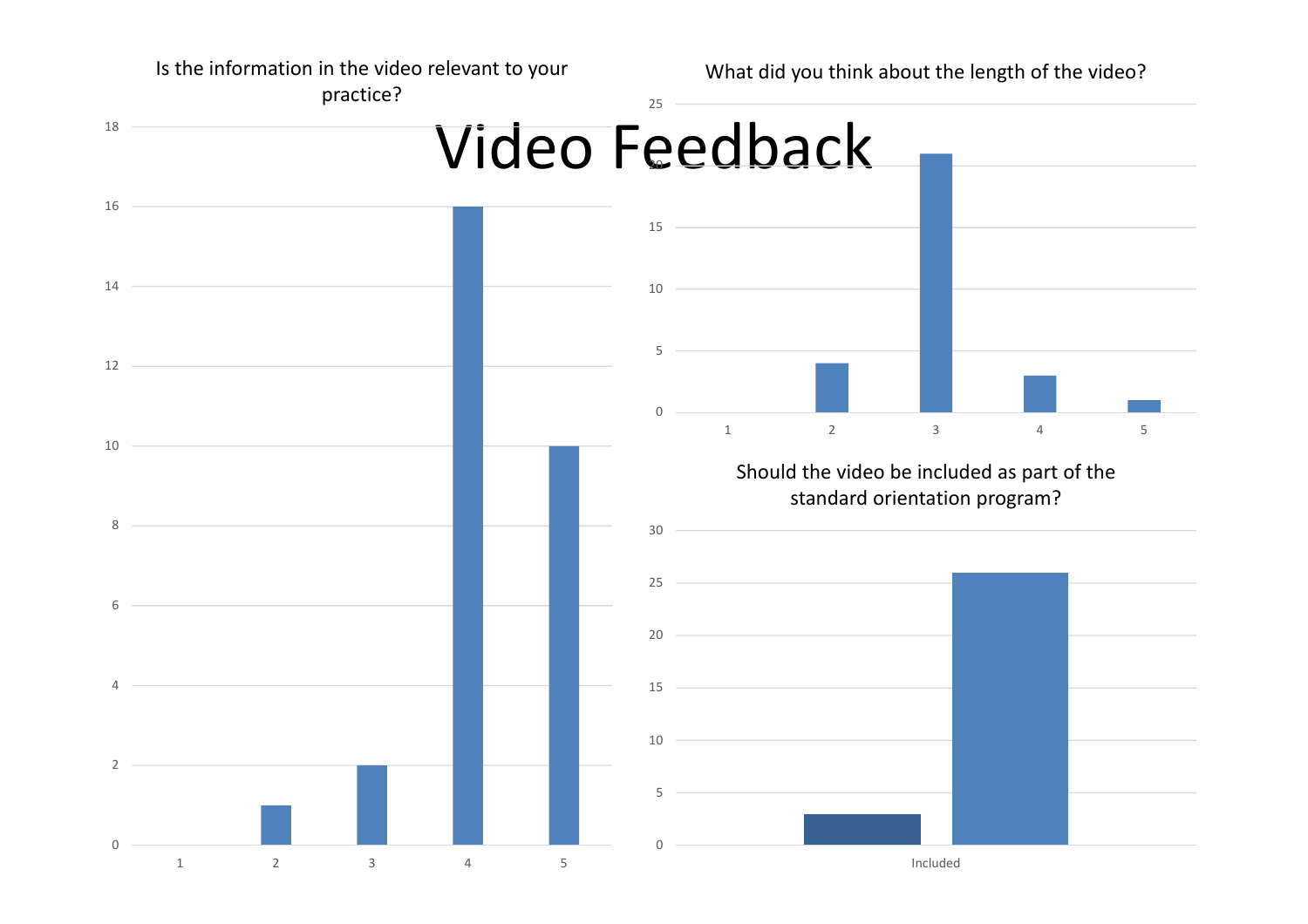## Limitations of the study:

- 1. Small sample size
- 2. Only two time points in the control group
- 3. Did not accommodate for background knowledge and experience that would influence baseline comparison
- 4. Did not allow for the effect of subsequent rotations/teaching post video (e.g. geriatrics) on the 12 week follow‐up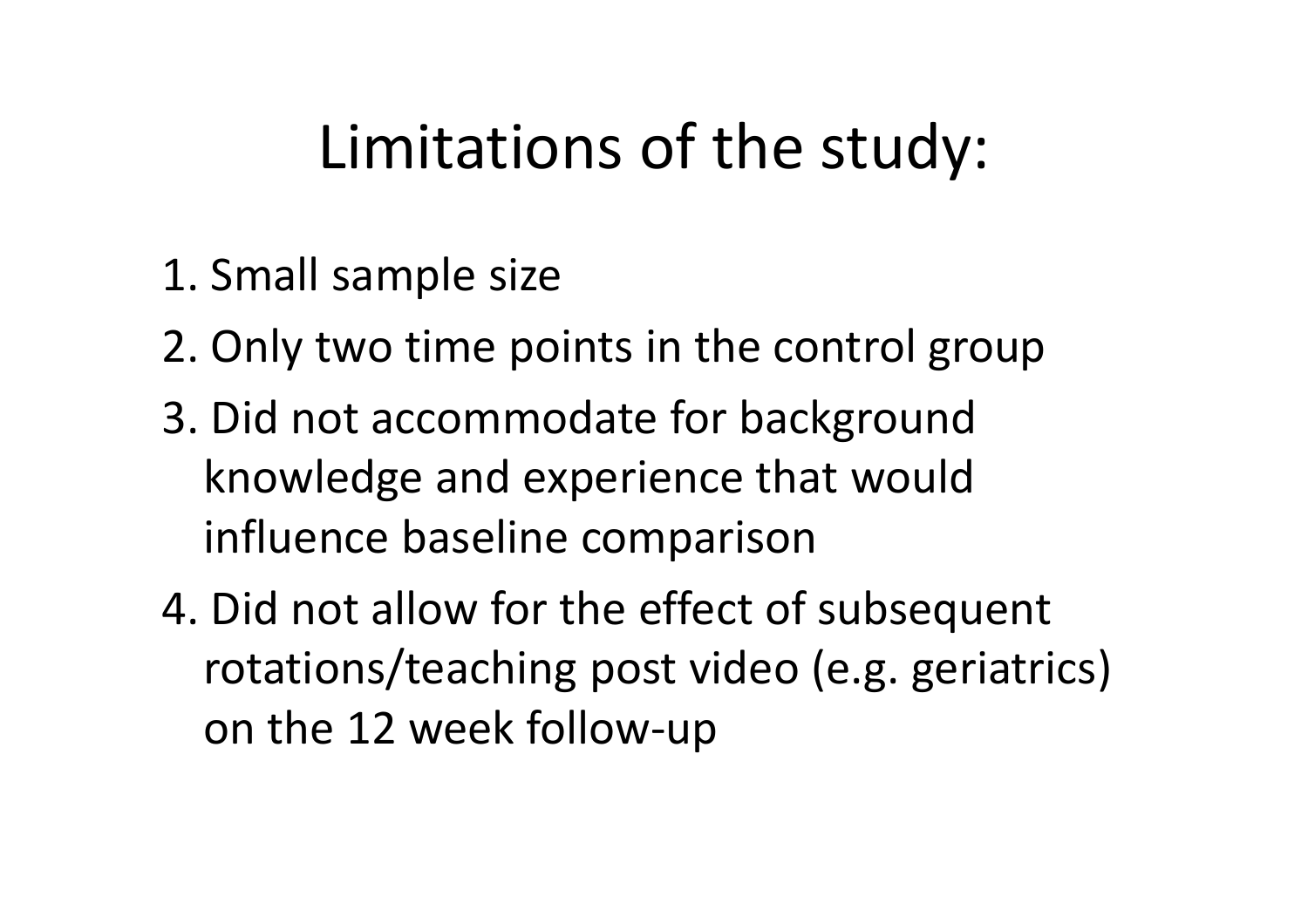### Discussion:

- It appeared that over time the intervention group had improved confidence in how to deal with the fallen patient.
- Particularly evident in post fall management which improved after the intervention and remained improved at 12 weeks‐ statistically significant
- Awareness of online guidelines and how to access them was improved and remained superior to the control group at 12 weeks – statistically significant
- The response to the video was positive and it was considered as <sup>a</sup> relevant and valuable addition to the orientation program.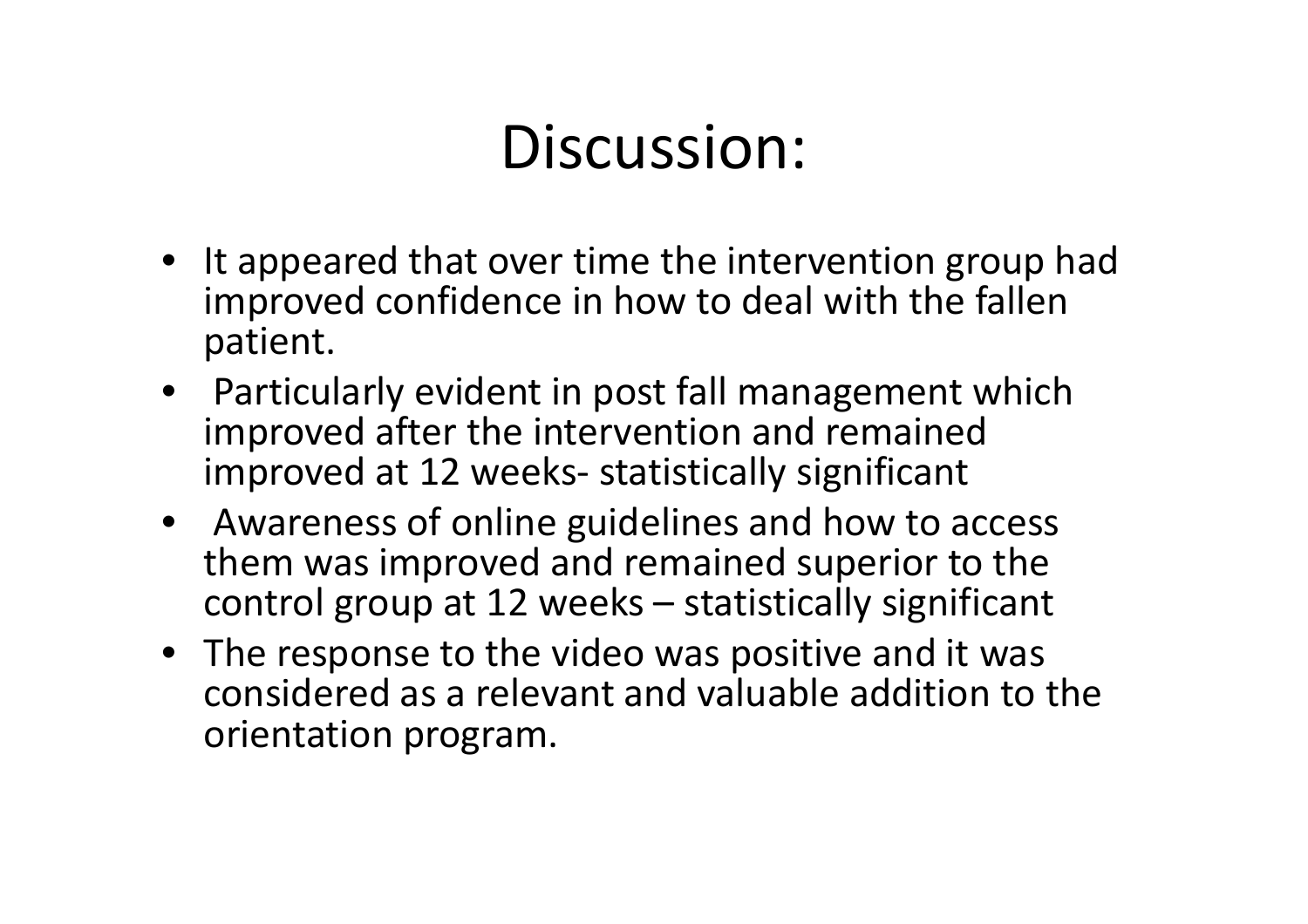## Conclusion

- A short educational video is effective in improving junior doctors knowledge of available guidelines and policies and their confidence with regards to post fall management
- It is worthwhile integrate this video into the orientation program for junior doctors.